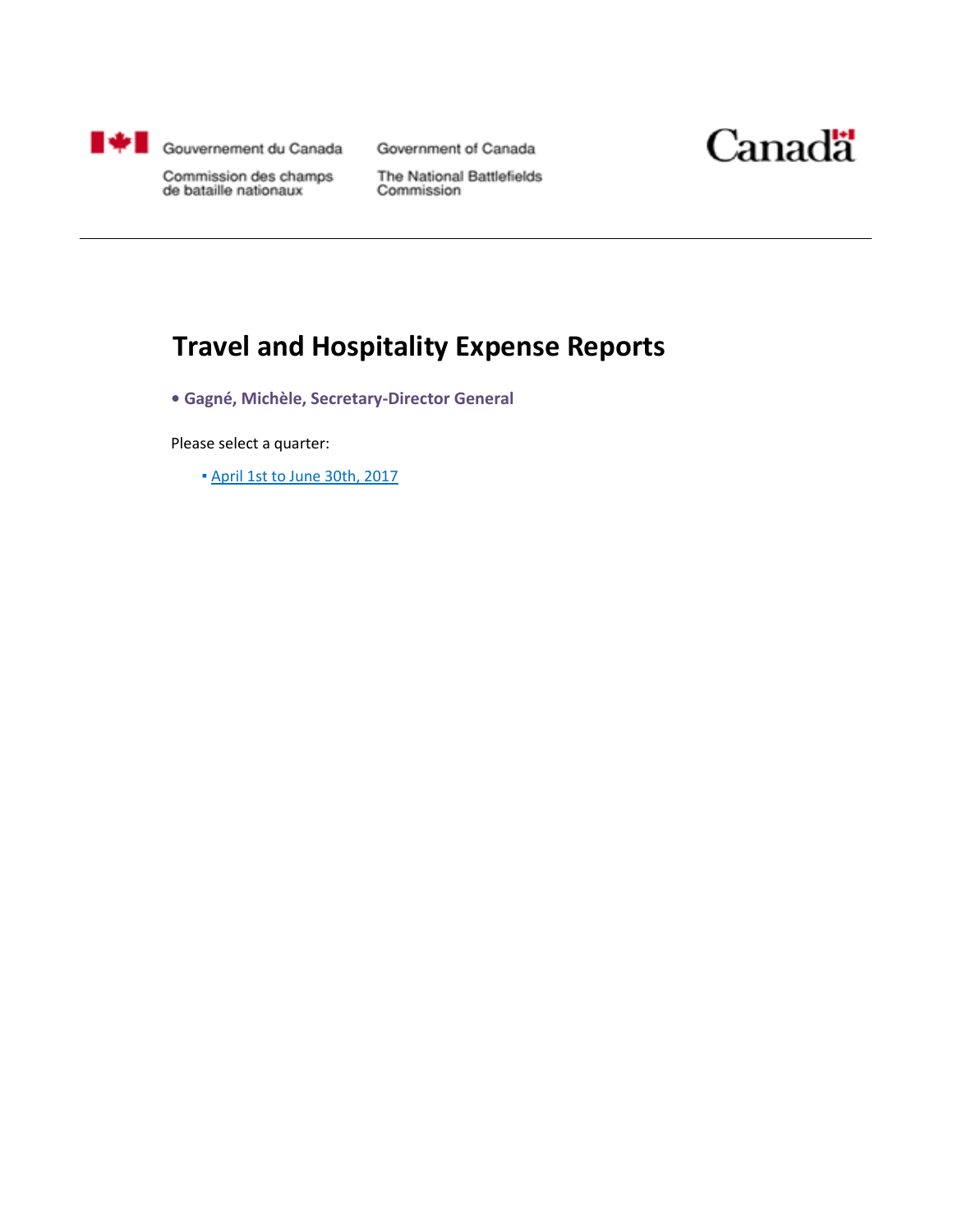

Government of Canada



Commission des champs de bataille nationaux

The National Battlefields Commission

### **Travel and Hospitality Expense Reports**

**• Gagné, Michèle, Secretary-Director General**

*Travel expenses and others - April 1st to June 30th, 2017*

| <b>Date</b> | <b>Purpose</b>                              | <b>Total Cost</b> |
|-------------|---------------------------------------------|-------------------|
|             |                                             |                   |
| 18/03/2017  | Meeting - Event Cross-Country World Cup     | $7,00$ \$         |
|             | Meeting heads of agencies - Canadian        |                   |
| 05/06/2017  | Heritage, Ottawa                            | $1421,42$ \$      |
|             |                                             |                   |
| 14/06/2017  | Meeting - Skating rink with Ville de Québec | $22,65$ \$        |
|             |                                             |                   |
| 28/06/2017  | Meeting - Louis-Hébert Constituency Office  | 64,00             |
| Total       |                                             | 1515,07           |

*Hospitality expenses - July 1st to September 30th, 2016*

No hospitality expenses during the reporting period.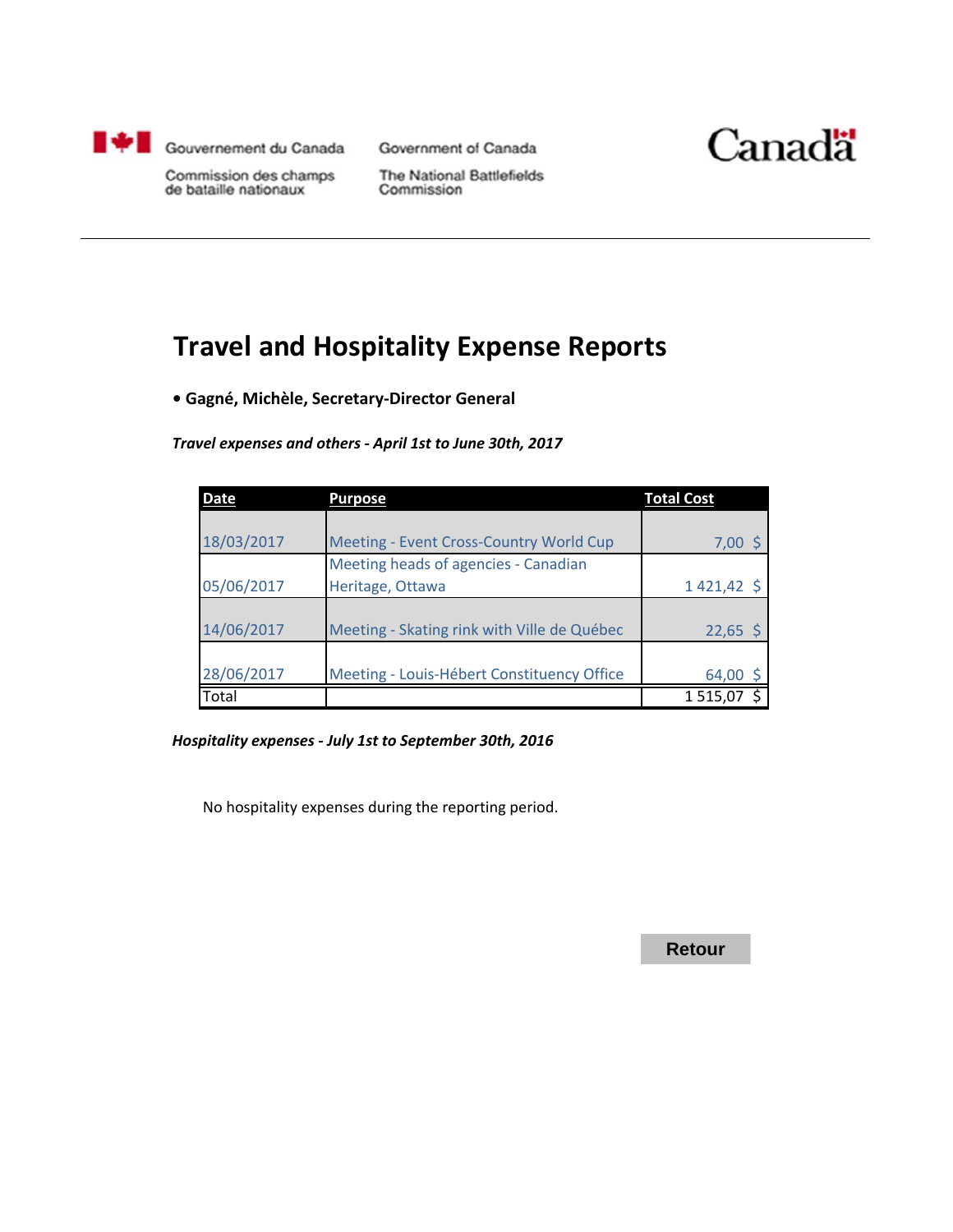

Government of Canada



Commission des champs de bataille nationaux

The National Battlefields Commission

# **Travel and Hospitality Expense Reports**

*Travel expenses and others*

| For:                    | Gagné, Michèle, Secretary-Director General |
|-------------------------|--------------------------------------------|
| Date:                   | 18/03/2017                                 |
|                         |                                            |
| Purpose:                | Meeting - Event Cross-Country World Cup    |
| Type of transportation: |                                            |
| Ticket or rental cost:  |                                            |
| Km if applicable:       |                                            |
| Taxicab exp.:           | 7,00\$                                     |
| Parking exp.:           |                                            |
| Meals cost:             |                                            |
| Other:                  |                                            |
| Type of expense:        |                                            |
| TOTAL                   | 7,00\$                                     |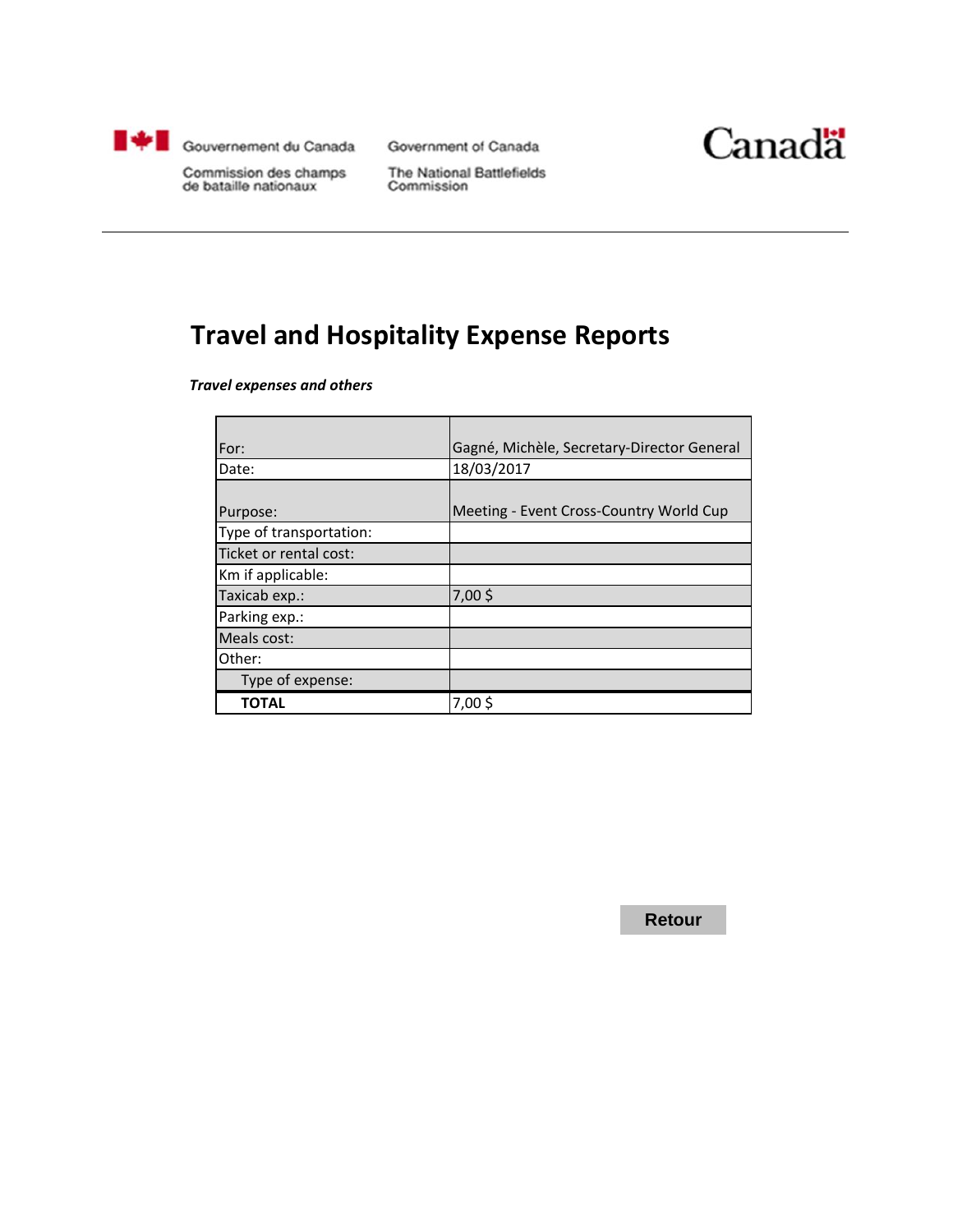

Government of Canada



Commission des champs de bataille nationaux

The National Battlefields Commission

### **Travel and Hospitality Expense Reports**

*Travel expenses and others*

| For:                    | Gagné, Michèle, Secretary-Director General |
|-------------------------|--------------------------------------------|
| Date:                   | 05/06/2017                                 |
|                         | Meeting heads of agencies - Canadian       |
| Purpose:                | Heritage, Ottawa                           |
| Type of transportation: | Plane                                      |
| Ticket cost:            | 866,41\$                                   |
| Km if applicable:       |                                            |
| Taxicab exp.:           | 203,55\$                                   |
| Parking exp.:           |                                            |
| Meals cost:             | 127,10\$                                   |
| Other:                  | 224,36\$                                   |
| Type of expense:        | <b>Hotel and Incidental Allowances</b>     |
| ΤΟΤΑL                   | 1421,42\$                                  |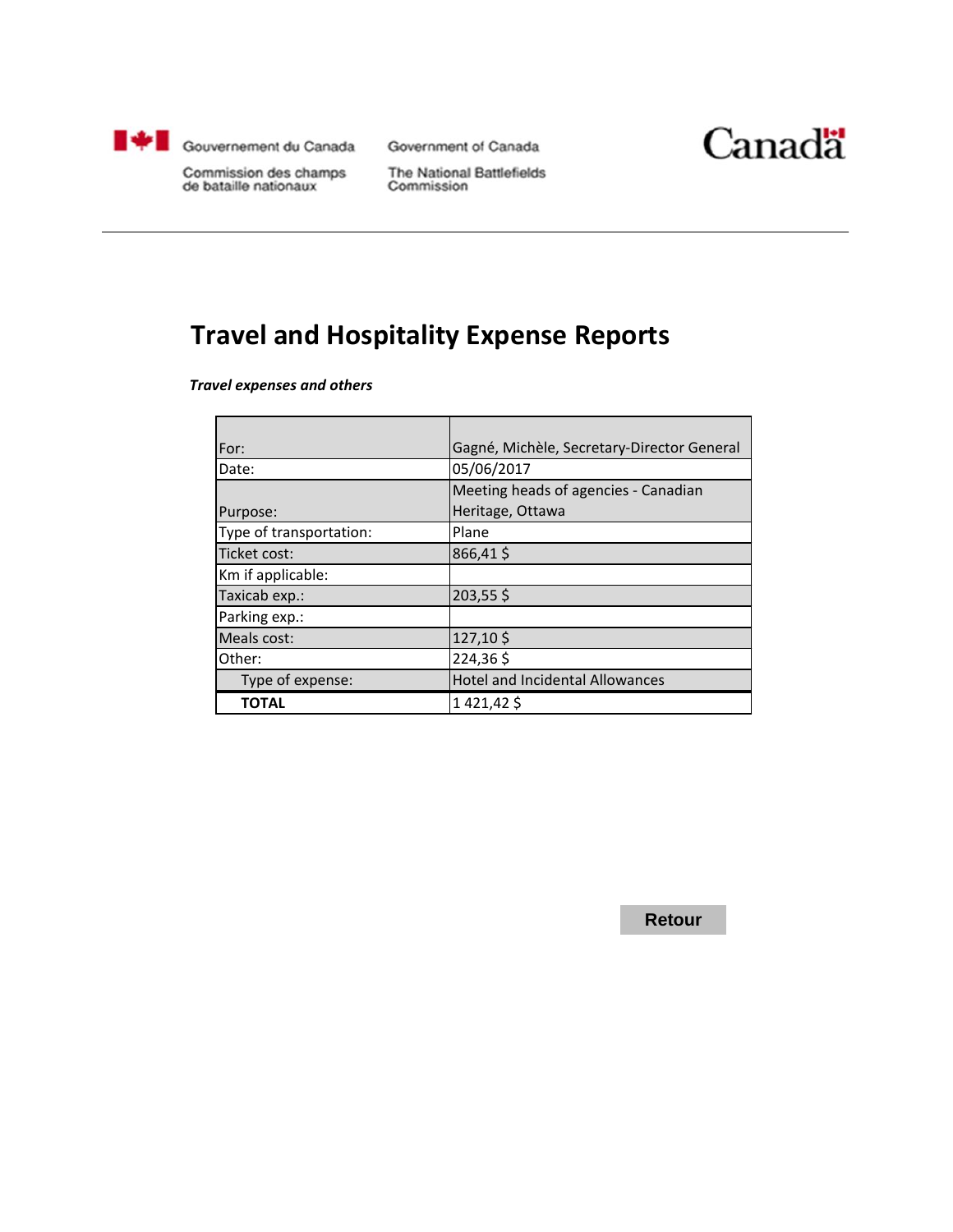

Government of Canada



Commission des champs de bataille nationaux

The National Battlefields Commission

# **Travel and Hospitality Expense Reports**

*Travel expenses and others*

| For:                    | Gagné, Michèle, Secretary-Director General  |
|-------------------------|---------------------------------------------|
| Date:                   | 14/06/2017                                  |
|                         |                                             |
| Purpose:                | Meeting - Skating rink with Ville de Québec |
| Type of transportation: |                                             |
| Ticket or rental cost:  |                                             |
| Km if applicable:       |                                             |
| Taxicab exp.:           | 22,65\$                                     |
| Parking exp.:           |                                             |
| Meals cost:             |                                             |
| Other:                  |                                             |
| Type of expense:        |                                             |
| TOTAL                   | 22,65\$                                     |